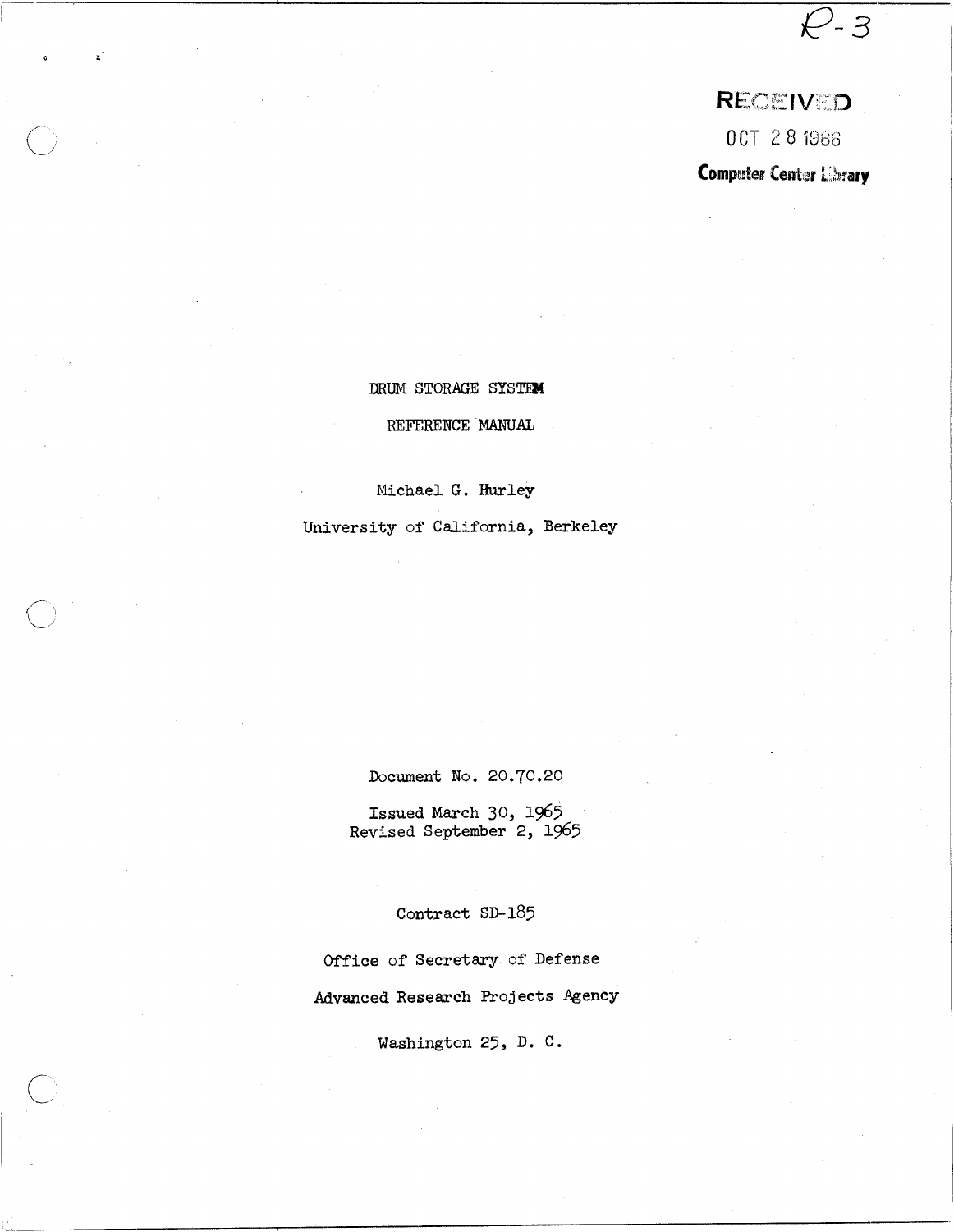20.70.20-1 March 30, 1965

#### I. INTRODUCTION

o

 $\bigcirc$ /

The Drum Storage System consists of a 1.3 million word drum connected to the Berkeley Time Sharing System's SDS-930 Computer. The drum provides the computer with both secondary storage and core swapping capability. Records of up to  $16,384$  words can be transferred between the computer's core and the drum. The rate of transfer is 500,000 words per second.

The operation of the drum system is initiated by the computer. Once started, the drum is controlled by a list of commands in the computer's core memory. These commands cause the drum to perform record transfers, branch to a new command list, disconnect, and interrupt the computer. The drum system is provided with an independent path to the computer's core nenory, thus allowing it to access the connnand list and perform record transfers independent of the computer's operation.

The computer is equipped with two separate  $16,384$  word core memories. One memory contains all even addresses and the other all odd addresses; thus, during a record transfer, the drum system alternately references the memories. While the drum is referencing one memory, the computer can reference the other. If they both attempt to reference the same memory, the computer reference is delayed one cycle. Memory reference interference is expected to cause the computer to operate at 70 per cent of its normal rate during record transfers.

#### II. COMPUTER INSTRUCTIONS TO DRUM SYSTEM

The computer uses one of three instructions to initiate operations within the drum system. Two of these instructions, start drum channel and read drum channel, are effective only when the drum system is in wait (inactive) status. The third, reset drum channel, is effective at all times.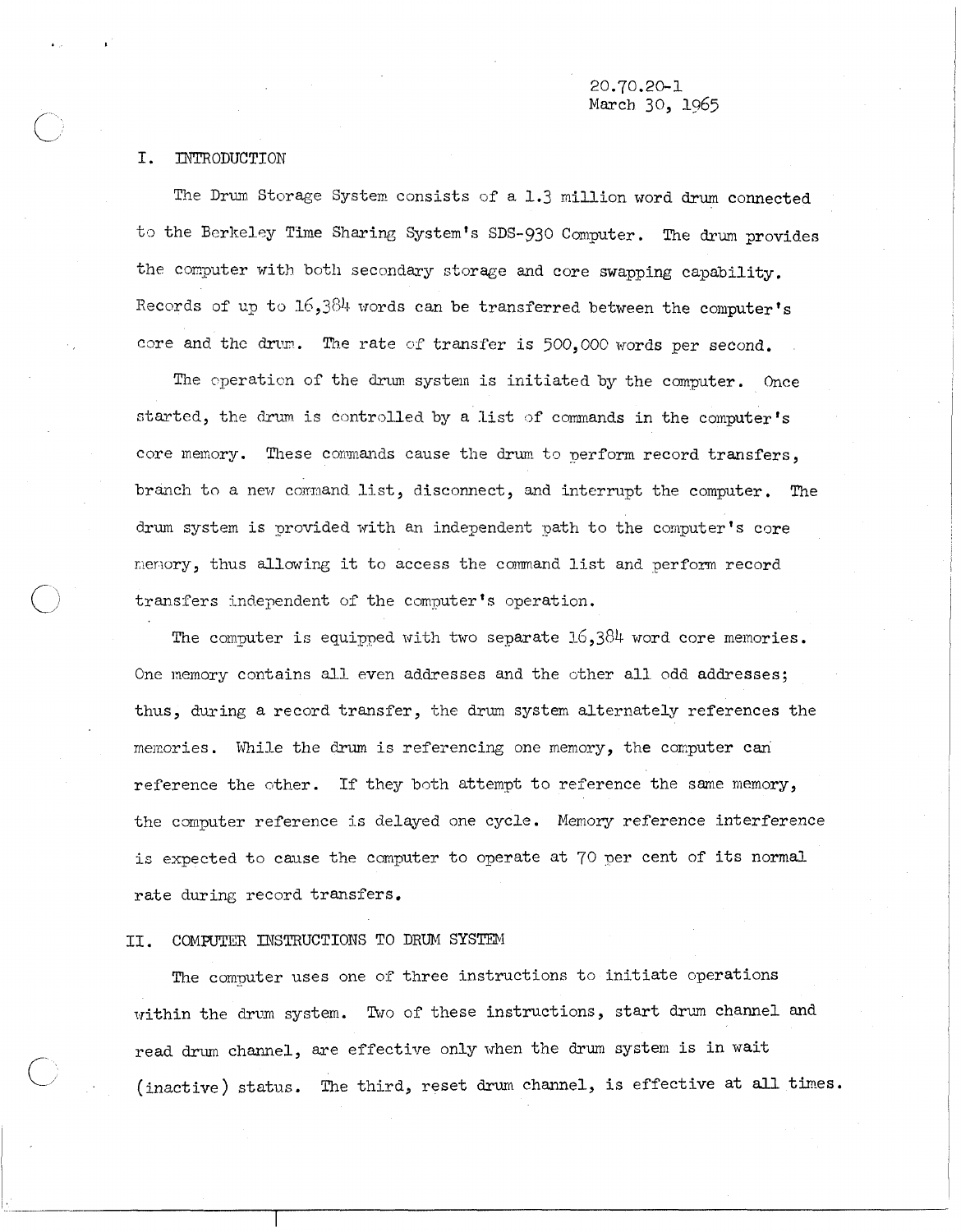#### . START DRUM CHANNEL

#### EOM 00230004

 $\bigcirc$ 

 $\bigcirc$ 

 $\bigcirc$ 

When the drum system is in wait status and the computer executes this instruction, the system is energized and placed in command list mode. The system reads the contents of core location 20 and uses the address field of this word as a pointer to a drum channel command list. This command list must be stored in the lower 16K of core memory. The command list is then executed by the drum system. During the operation of the drum in command list mode, location 20 is used by the drum as a program counter and should not be altered.

Core location 20

 $0 \t 8'9'10$ A 23

#### READ DRUM CHANNEL

#### EOM 00230024

When the drum system is in wait status and the computer executes this instruction, the system places the present status of the drum timing counter in core location 21. The drum timing counter gives the location of the drum relative to the read/write heads. Figure 1 is a map of the drum. Each count of the drum timing counter represents one memory cycle of the SDS-930 Computer. Location 21 is loaded and the drum system returned to wait status two memory cycles after the execution of the EOM instruction.

Core location 21

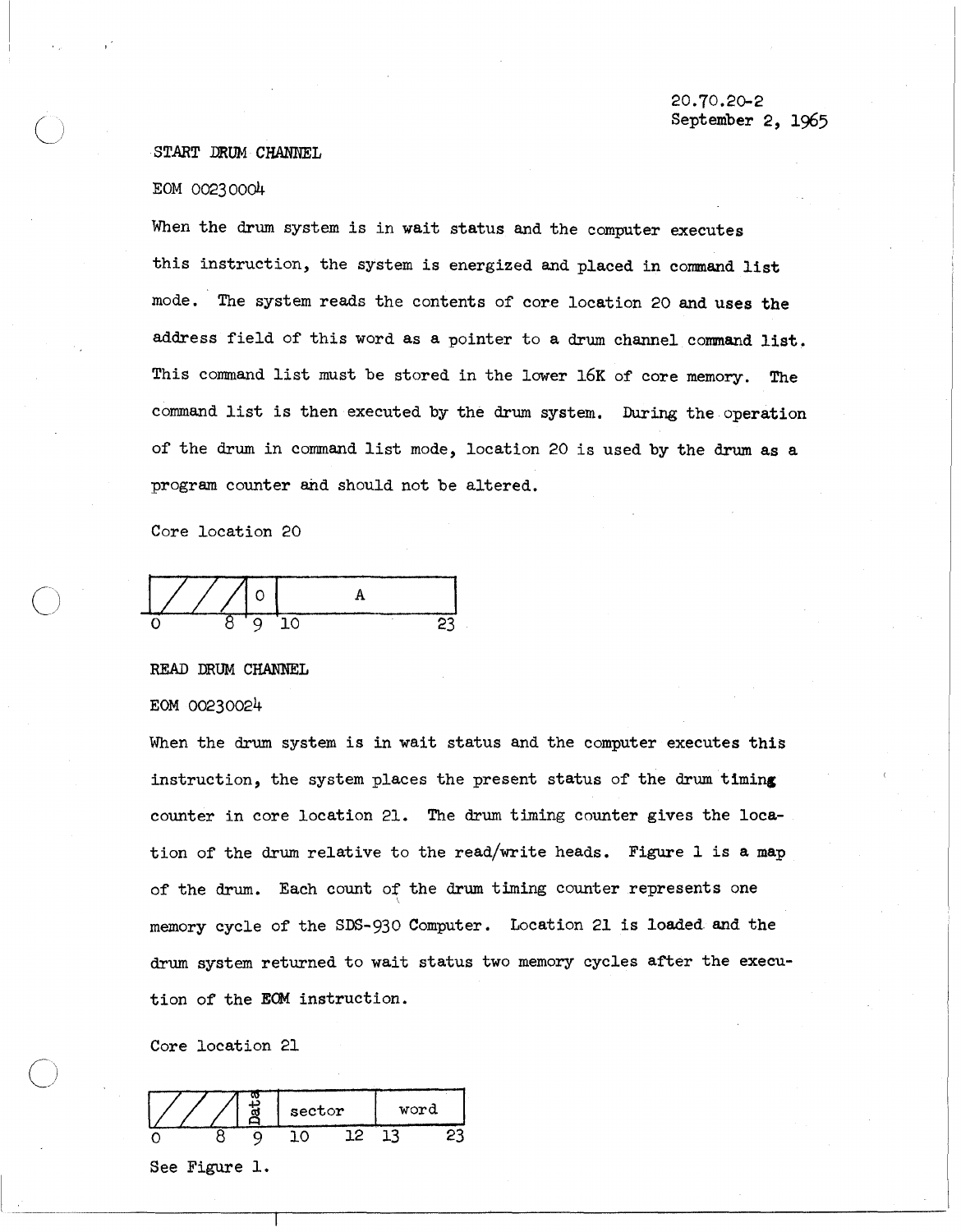## 20.70.20-3 September 2, 1965



 $\bigcirc$ 

Information is written on  $84$  bands around the drum. Each band is divided into  $8$  sectors. Each sector contains  $2,048$  words of storage and 236 words of gap (non-addressable memory). Bits 9 through 23 of the drum timing counter contain the word address of the location. Bit 8 indicates data or gap field.

FIGURE 1: DRUM ADDRESS MAP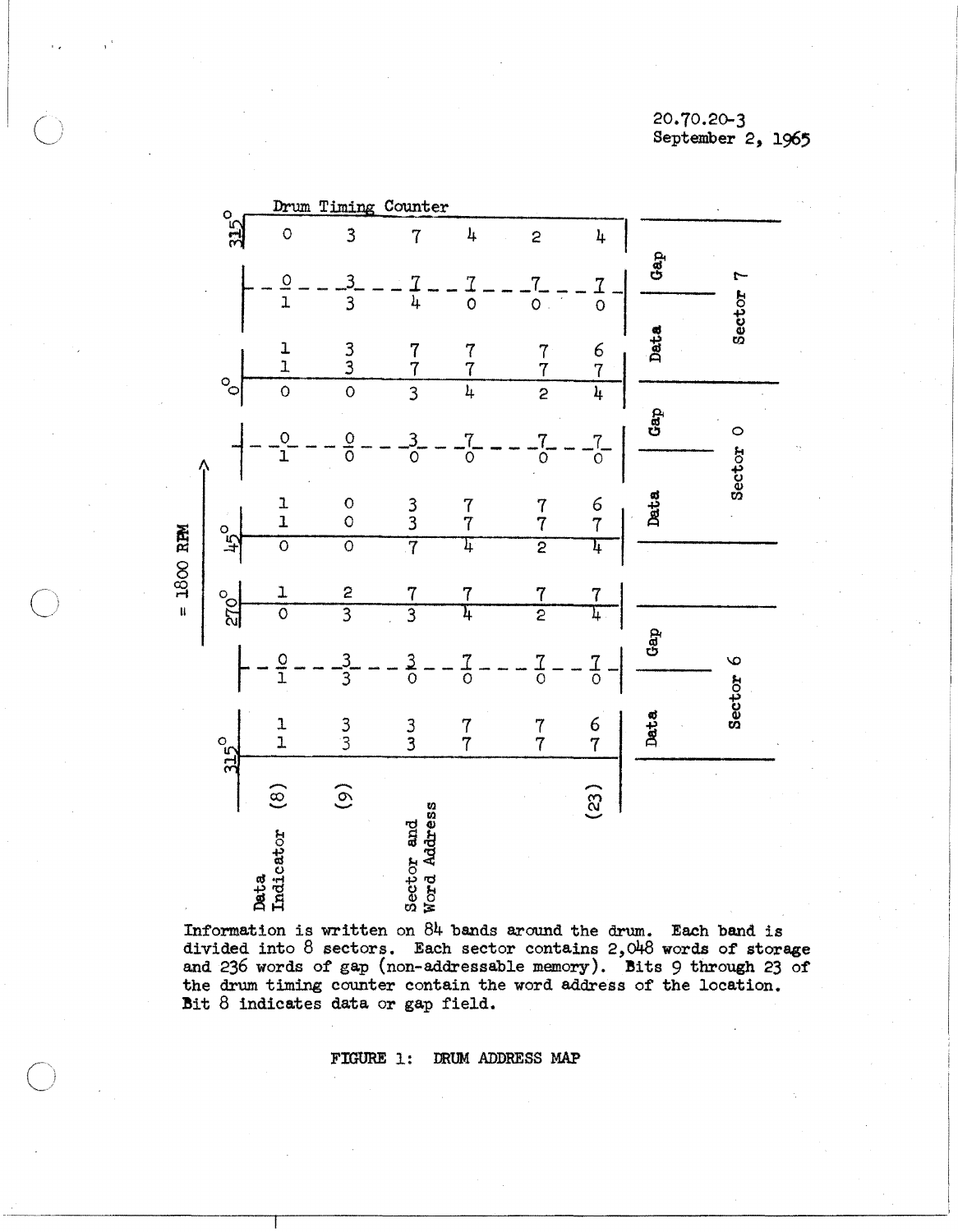## 20.70.20-4 Maxch 30, 1965

#### RESET DRUM CHANNEL

EOM 00230044

When the computer executes this instruction all drum channel operations are immediately terminated and the system is placed in wait status. The drum error indicator is turned off.

#### III. CGffUTER TESTS OF DRUM SYSTEM

Two computer instructions are available to test the status of the drum system. These instructions can be executed at any time.

Drum Active Test:

SKIP IF DRUM CHANNEL IN WAIT STATUS

SKS 04030004

If the drum channel is in wait status, the computer skips the next instruction in sequence and executes the following instruction. If the drum channel is in active status, the computer executes the next instruction in sequence.

Drum Error Test:

SKIP IF DRUM CHANNEL ERROR INDICATOR NOT SET SKS 04030024

If the drum channel error indicator is not set, the computer skips the next instruction in sequence and executes the following instruction. If the drum error indicator is set, the computer executes the next instruction in sequence. The drum error indicator is set when a parity error is detected during the transfer of a record from drum to core.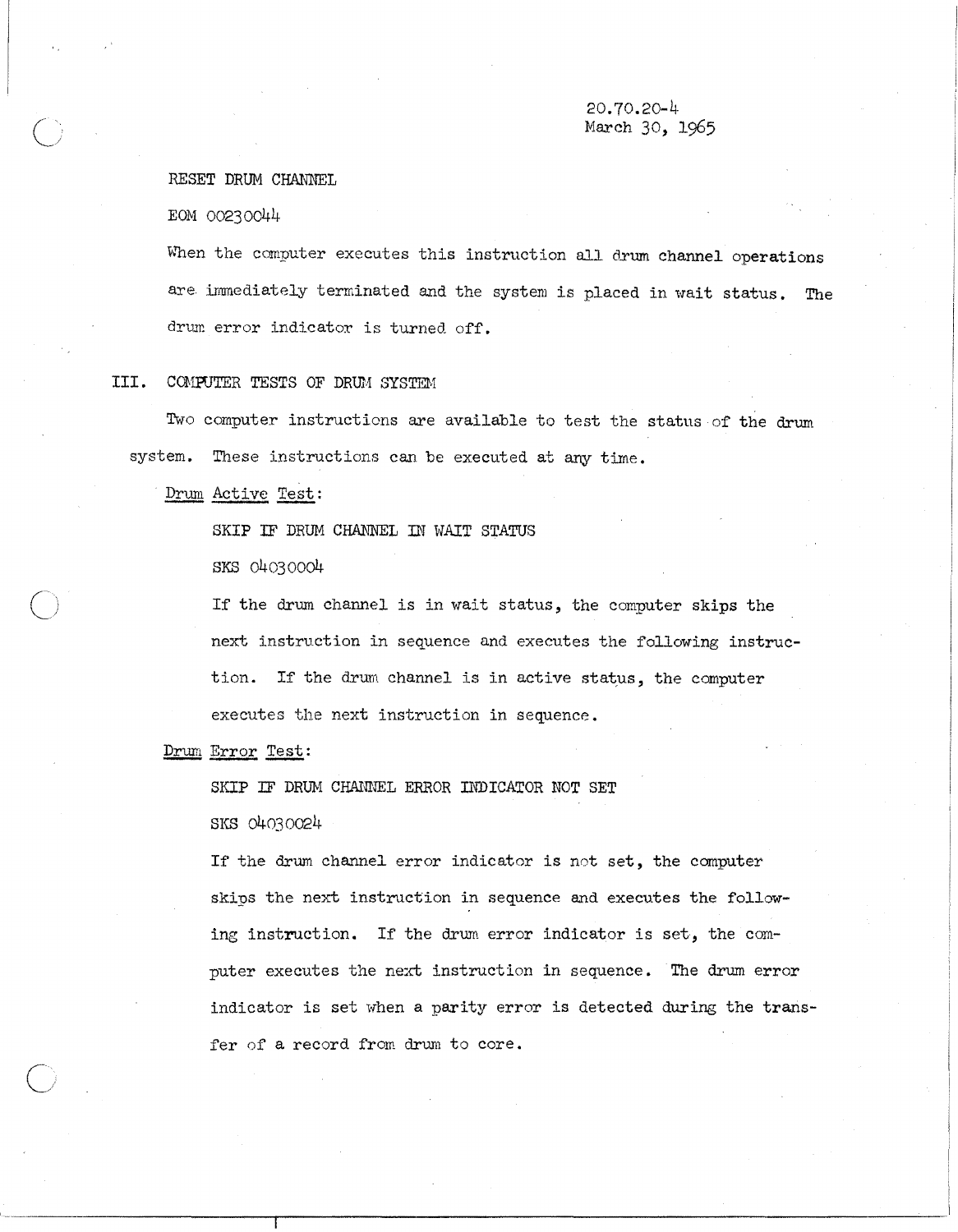#### IV. DRUM SYSTEM COMMANDS

All drum system commands must be stored in the lower 16K of core memory. DCTX - Drum Channel Transmit:

This command conditions the drum system for a record transter between drum and core. Because of the quantity of information needed to set up the channel, this command is three words in length. These words DCTA, DCTB, and DCTC are stored in three consecutive memory locations. The channel requires 18 word cycle times for setup prior to performing the transmission.

Execution time  $(19 + \text{access time and transmission time})$  cycles DCTA

| $\cup$ $\cup$ |  |  |  |  |  |  |  |
|---------------|--|--|--|--|--|--|--|
|               |  |  |  |  |  |  |  |

 $WC = the length in words of the record transmitted by the DCTX$ command. All records on the drum include a control word which is automatically written immediately following the last word of the record. The control word contains parity on the record and provides a guard band between records. The control word is' written in an addressable memory location. Thus, the programmer must allot WC+l words for a record WC words in length; an exception is records where the last word is written in a drum location that is a multiple of 2,048, i.e., octal locations  $0003777$ ,  $0007777$ ,  $0013777 - -$ - - - 5177777. In these cases the control word is written in the non-addressable gap and an addressable drum location is not lost.  $DCTB$ 

o 2 3 4 9 10 23 o 0 0 **I** IO 11/l!7lla CA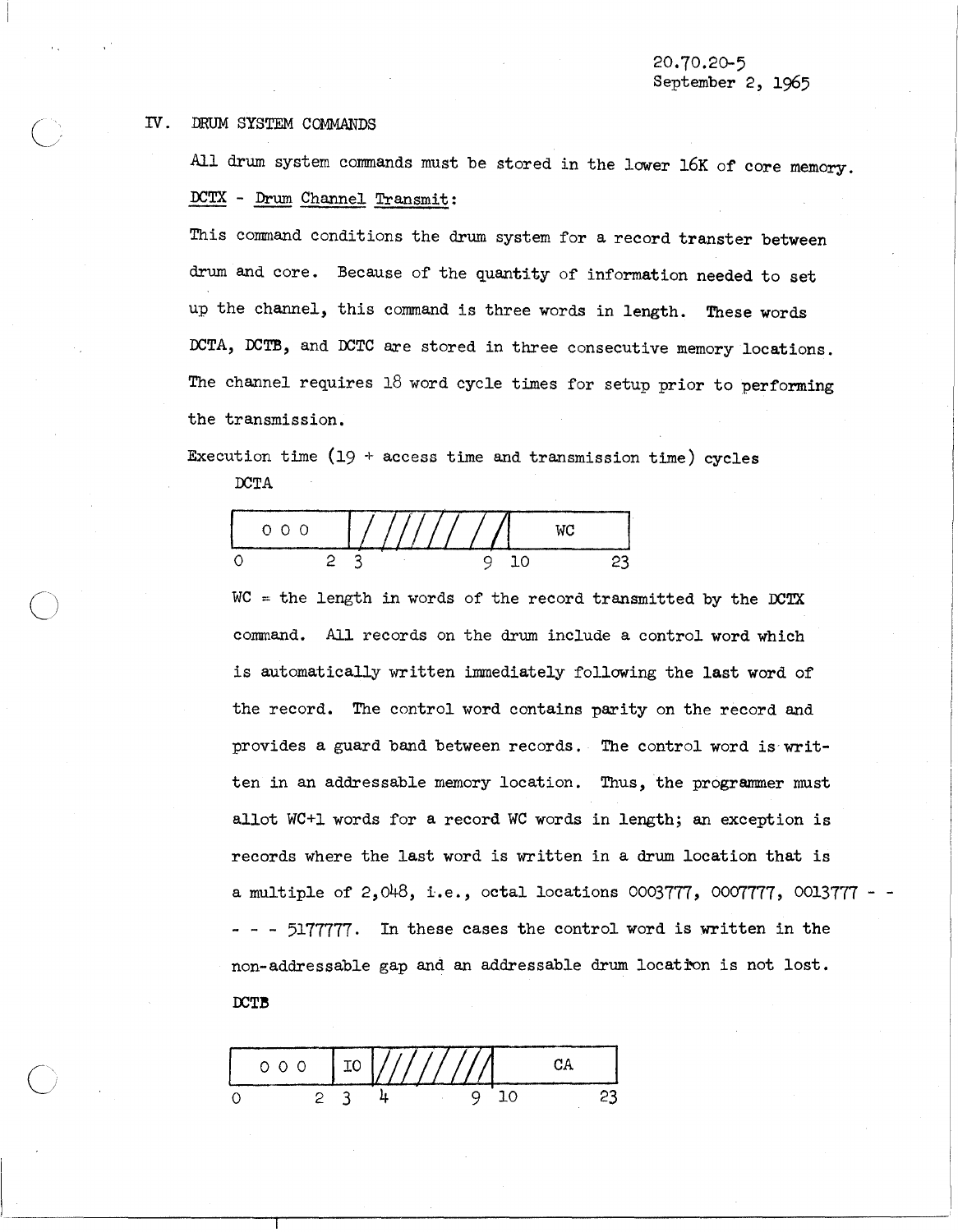#### 20.70.20-6 March 30, 1965

IO=l Transfer record from core to drum.

IO=0 Transfer record from drum to core.

 $CA =$  the address in core of the first word of the record transmi tted by the DCTX command.

DCTC

 $\bigcirc$ 

 $\bigcirc$ 

|  | 000 |  | DB |  | D۷ |  |
|--|-----|--|----|--|----|--|
|  |     |  |    |  |    |  |

DB and DW define the drum starting location of the record transmitted by· the DCTX command. DB selects one of the 84 drum bands; octal addresses 0 through 123 are used. DW defines one of 16,384 words within the band. Octal addresses 0000 through 37777 are used. During the transmission of a record when the end of a band is reached (i.e., word  $37777$ ) the drum band is automatically incremented by one and the remainder of the transmission is performed on the new band starting at location word 0000, thus providing continuous addressing within the drum system.

#### DCCT - Drum Channel Conditional Transmit:

This command is a conditional form of the DCTX command. If the parity indicator is off, the command acts like a DCTX and a record transfer is performed. If the parity indicator is on, the command acts like a DCDI command and the drum system is disconnected and the computer is interrupted. Due to the quantity of information needed to set up the channel,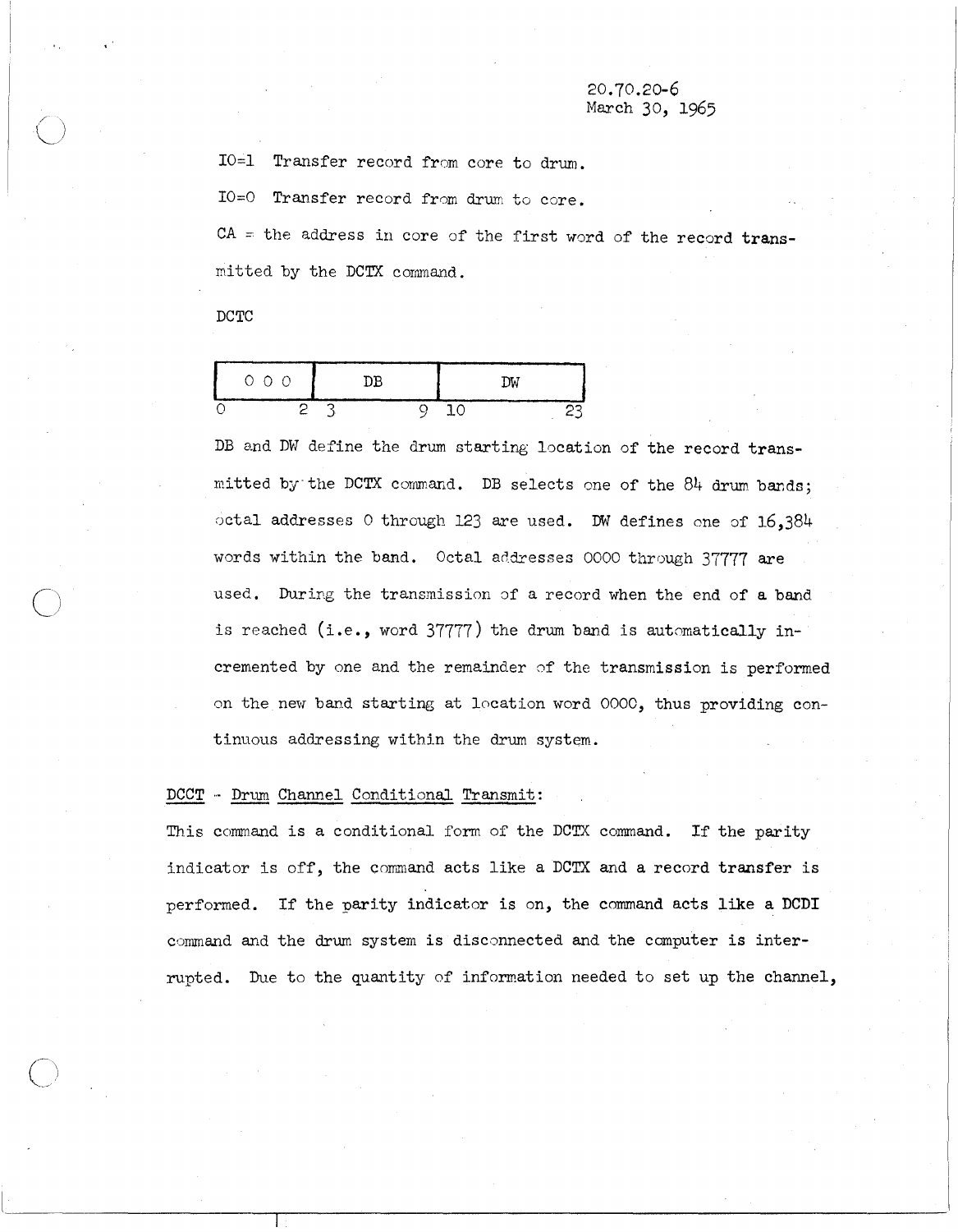this command is three words in length. These words are DCCT, DCTB and OOTC.

Execution time: Parity indicator off (19 + access time and transmission time) cycles; parity indicator on 8 cycles.

**DCCT** 

"

 $\bigcirc$ 



 $WC = See DCTA part of DCTX command.$ 

DCTB and DCTC are the same as the DCTB and DCTB parts of the DCTX command.

## DCBR - Drum Channel Branch:

This command causes the drum channel to take the next command from the core location specified in the address field of the command. Execution time: 4 cycles



#### OORP - Drum Channel Reset Parity Indicator:

This command causes the drum channel parity indicator to be reset. Execution time: 4 cycles

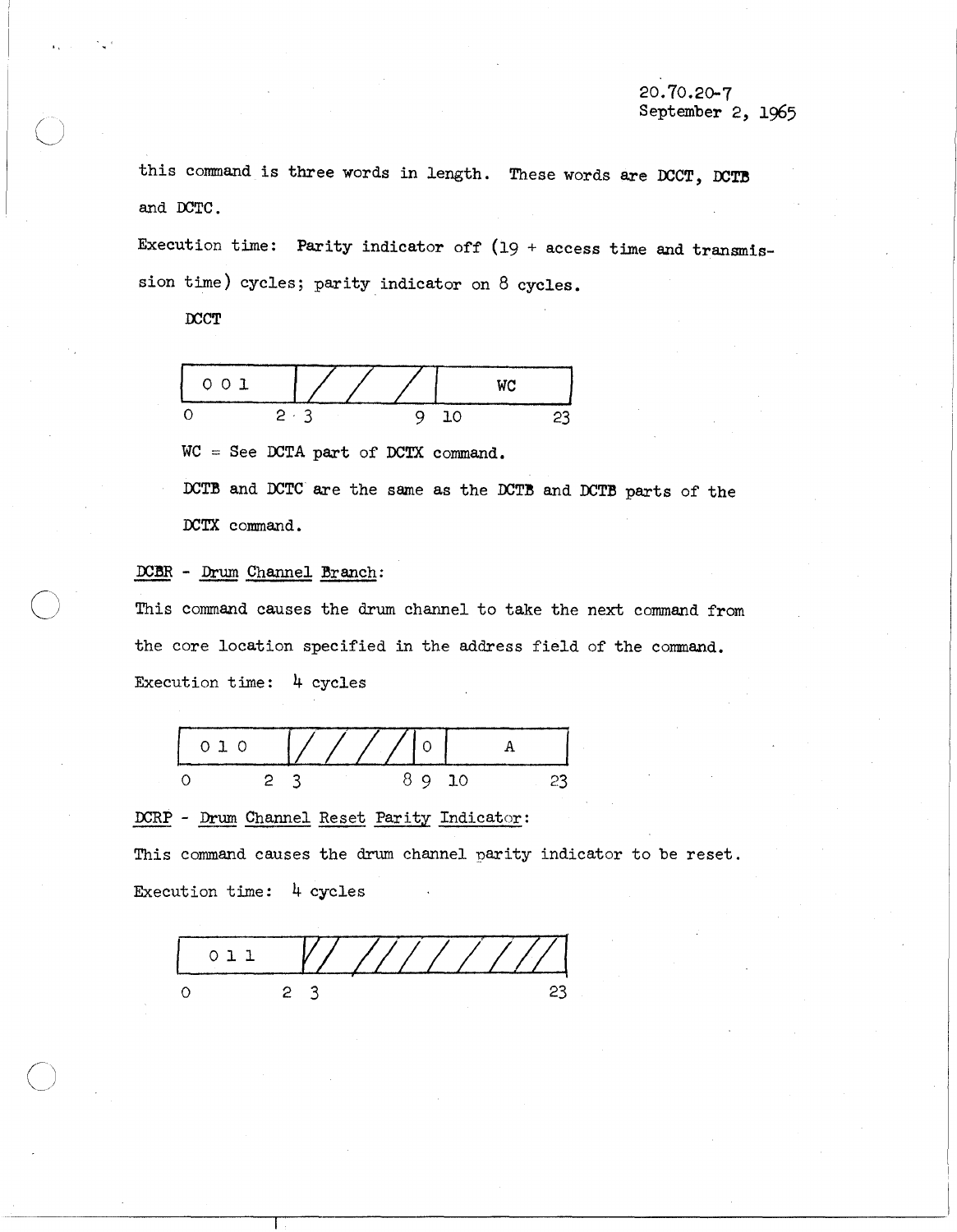## 20.70.20-8 March 30, 1965

## DCDX - Drum Channel Disconnect:

. .

This command causes the drum channel to return to wait status. In wait status the drum channel is prepared to accept a new instruction from the computer.

Execution time: 8 cycles



#### DCDI - Drum Channel Disconnect and Interrupt:

This command causes the drum channel to return to wait status and interrupt the computer. The location of this interrupt can be assigned in the *ARPA* POT/PIN MULTIPLEXER.

Execution time: 8 cycles



DCDC - Drum Channel Disconnect and Interrupt If Parity Indicator Set: This command causes the drum channel to return to wait status and interrupt the computer if the drum parity indicator is set. This interrupt is the same interrupt used by the DCDI command. Execution time: 8 cycles

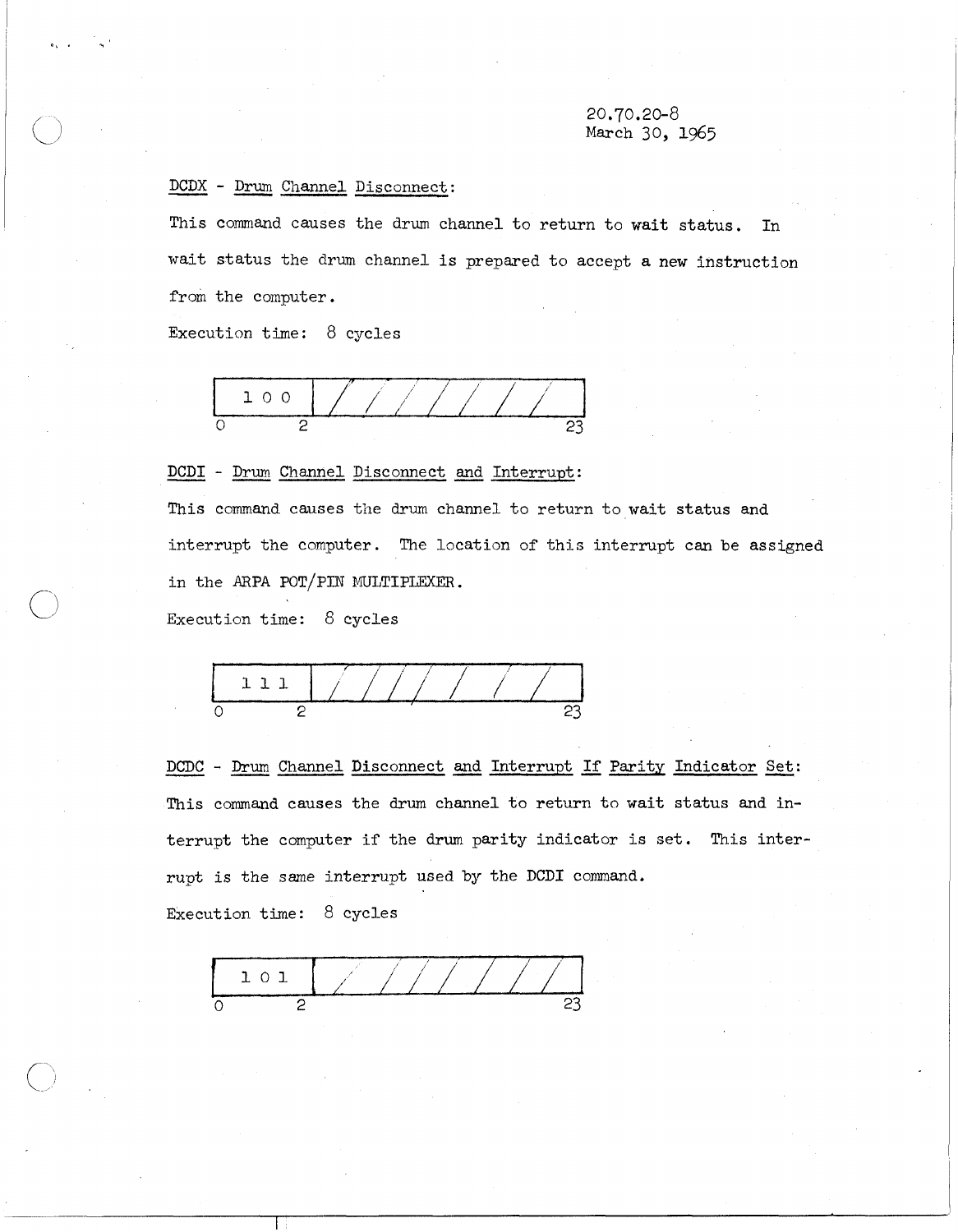#### **v.** SPECIAL FEATURES

<" •

## Monitor Drum System:

The drum channel command counter is stored in core location 20. The command counter contains the address plus three of the command being executed by the drum system. By reading this location the computer can monitor the progress of the drum system.

## Read or Write of Partial Record:

 $\Box$ 

Records that are independently written on the drum can be read back with one command provided they are contiguous and the individual records are joined at a drum gap (See Figure 1). Thus, the following four records could be read as one record of  $4,150$  words starting at drum address 0273776. The reverse is also true had one record been written it could be read back as the four separate records shown.

| Drum Starting Address | Word Count |
|-----------------------|------------|
| 0273776               | 2          |
| 0274000               | 2,048      |
| 0300000               | 2,048      |
| 0304000               | 52         |